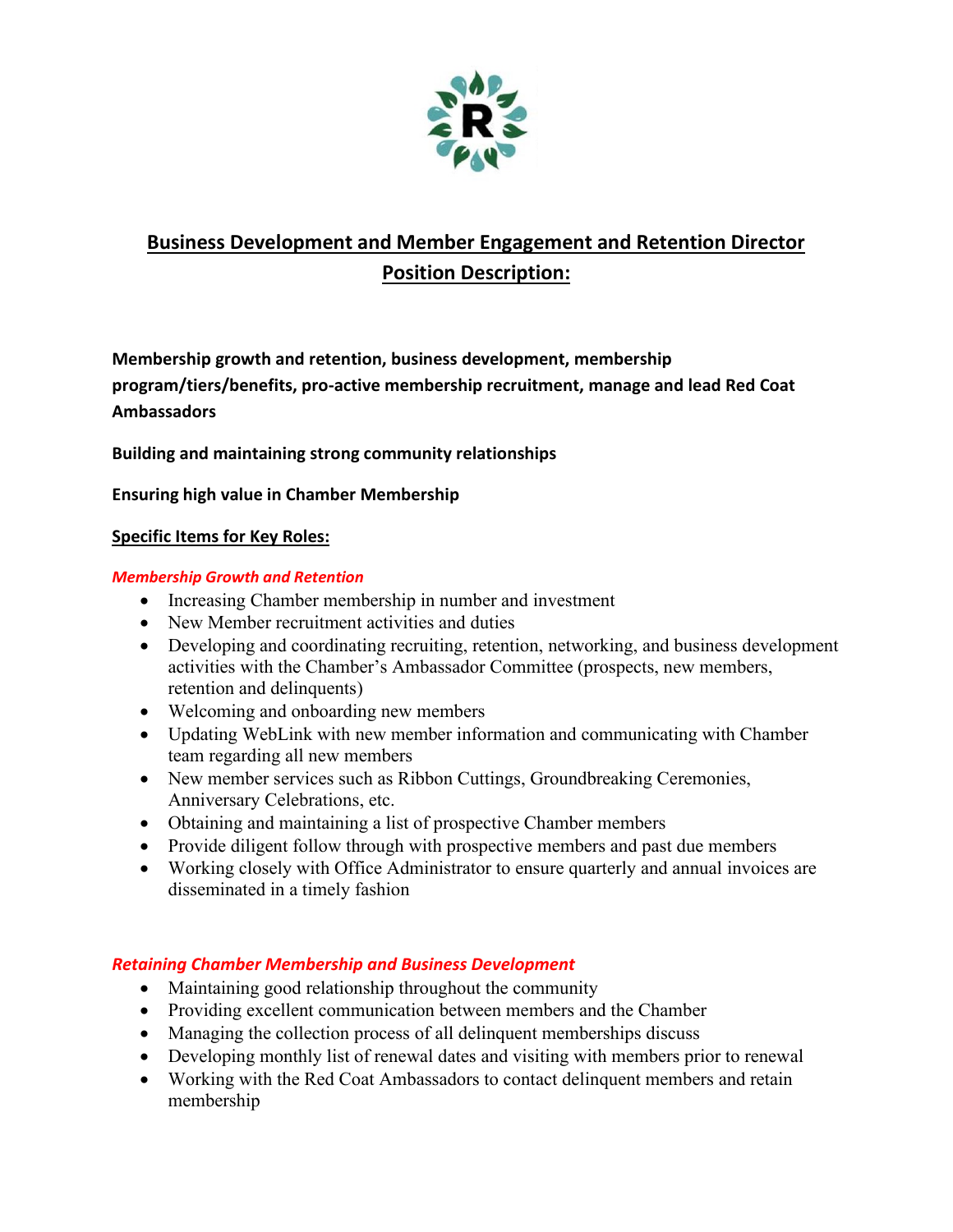

- Preparing membership reports for Board meetings
- Engaging members in Chamber events, such as Business Expo, First Friday Breakfast, Candidate Forums, etc.
- Developing valuable meetings, classes, networking events, and programs to members
- Helping businesses open, stay open, and grow
- Working to meet the needs of member businesses in our community in creative, innovative, and valuable ways
- Bringing valuable opportunities to local members/businesses through events, workshops, etc at our Chamber

# *Advertising and Sponsorship Sales*

- Securing sale of advertising in Chamber publications such as but not limited to
	- Member weekly email
	- Monthly e-blast
	- Social media
	- Chamber website
	- City & County map
	- Community Profile & Buyers' Guide
	- Program of Work and Annual Report
- Managing advertisements sold to members
- Monthly reporting of advertising and sponsorship sales
- Reaching or exceeding annual goals as set by President
- Responsible for securing sale of sponsorships for all Chamber programs such as but not limited to
	- Annual Business EXPO
	- Arkansas Scholars
	- Bash at the Ballpark
	- Chamber Classic Golf Tournament
	- First Friday Breakfast
	- Paint the Town Green & Gold
	- Annual Meeting
	- Leads Group
	- Russellville Regional Leadership Academy
	- New Member Breakfast
- Managing sponsorship sales by members
- Communicating with Marketing and Communications Director on all sponsorship sales

# *ADDITIONAL RESPONSIBILITIES:*

1. Assume other duties as assigned.